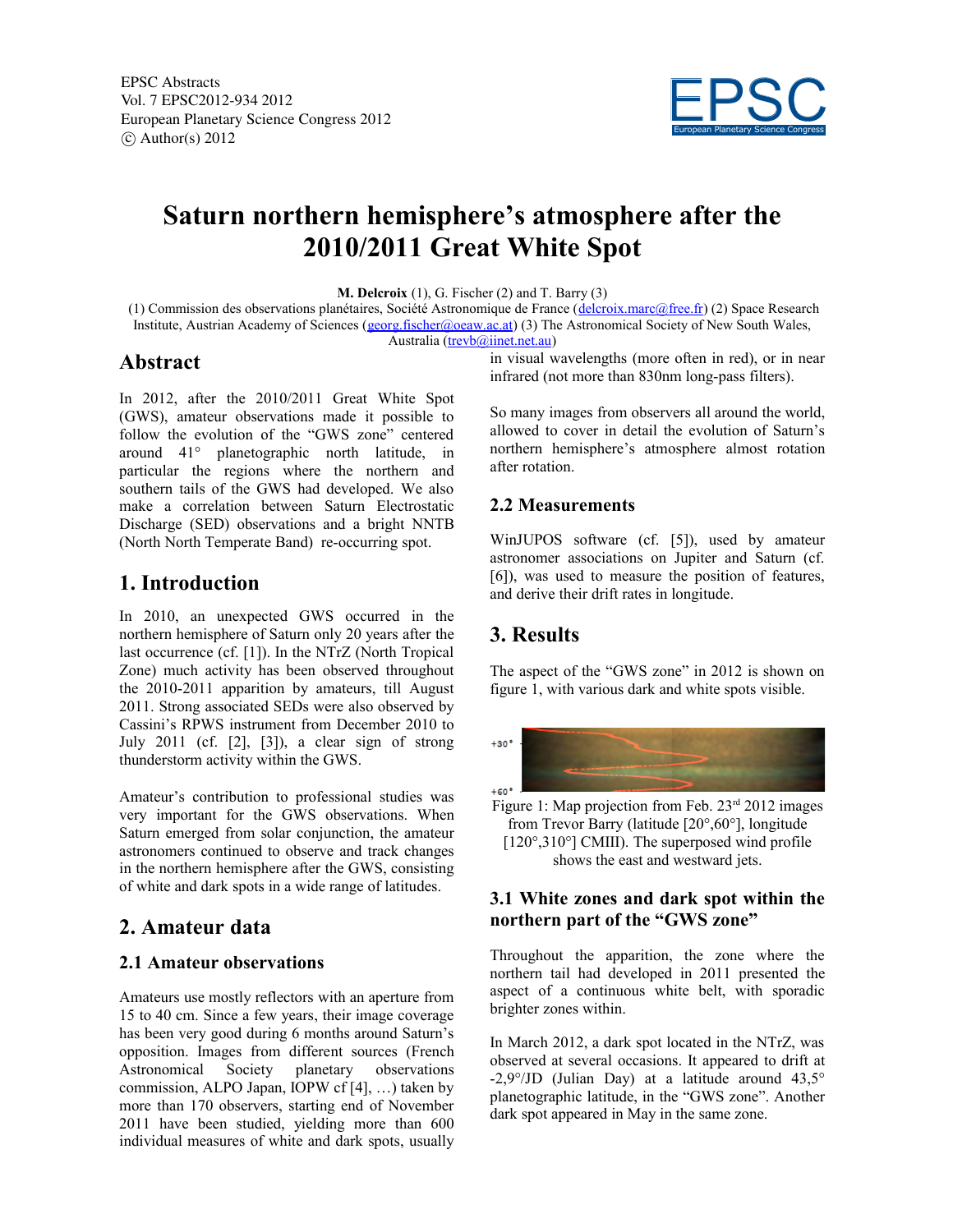#### **3.2 White zones within the southern part of the "GWS zone"**

During all apparition, the zone where the southern tail had developed in 2011 showed an intriguing aspect, with several very diffuse and spread (both in longitude and latitude) brighter zones hard to make out in the images.

#### **3.3 A single bright white spot in the North North Temperate Band**

In April 2012, a bright spot located in an unusual latitude, in the NNTB, was observed at several occasions. It appeared to drift at 0,27°/JD around 57° planetographic latitude.

#### **3.4 SEDs**

During the 2011-2012 apparition, SEDs have been observed by RPWS mainly in April 2012, at an estimated longitude around 330° CMIII. Marginal SED activity was also present at the end of December 2011.

### **4. A possible long-lived source of SEDs**



range. April 2012 spots observations are located on the drift line from the 2011 spot observations.

Analysing amateur images during the April 2012 SED episode, the most probable source for these SEDs is the NNTB bright spot, whose visibility and longitude match the SEDs observations.

Furthermore, this spot is right on the drift rate line of a NNTB spot which was mostly observed from the beginning of January 2011 to the end of March 2011 (cf. Figure 2). At that time some SEDs were also observed, not matching in longitude and intensity the GWS activity. The April 2012 activity could be a resurgence of the same SED source, more than one year later.

## **5. Summary and Conclusions**

Amateur observations proved useful to observe the appearance of the whole latitude range where the GWS occurred in 2010-2011. The southern tail, which was prominent in the GWS, became more diffuse and spread, maybe because of the wind profile in this zone showing a bump in the eastward jet around 30° north. On the other hand, the northern tail, which was less prominent in the GWS transformed into a plain white belt, maybe stabilized by a strong and symmetric eastward jet, with some brighter zones showing activity.

The coverage of the amateur observations even allowed recovering a bright spot in the NNTB, the probable source of SEDs in both early 2011 and April 2012, thereby making it the first SED source with reoccurring activity after more than one year.

This proves that amateur observations continue to be valuable for studying Saturn's atmosphere evolution and relate it to lightning observations by Cassini.

## **Acknowledgements**

We would like to thank all amateurs who have been providing their images for their time and dedication.

## **References**

[1] Sanchez-Lavega A. et al.: Deep winds beneath Saturn's upper clouds from a seasonal long-lived planetary-scale storm, Nature vol.475, pp71-73, 2011

[2] Fischer G. et al: A giant thunderstorm on Saturn, Nature, vol.475, pp75-77, 2011

[3] Fischer G. et al. : Saturn lightning storms and their implications on Saturn's atmosphere, DPS-EPSC2011-44, Nantes, France, October 2011